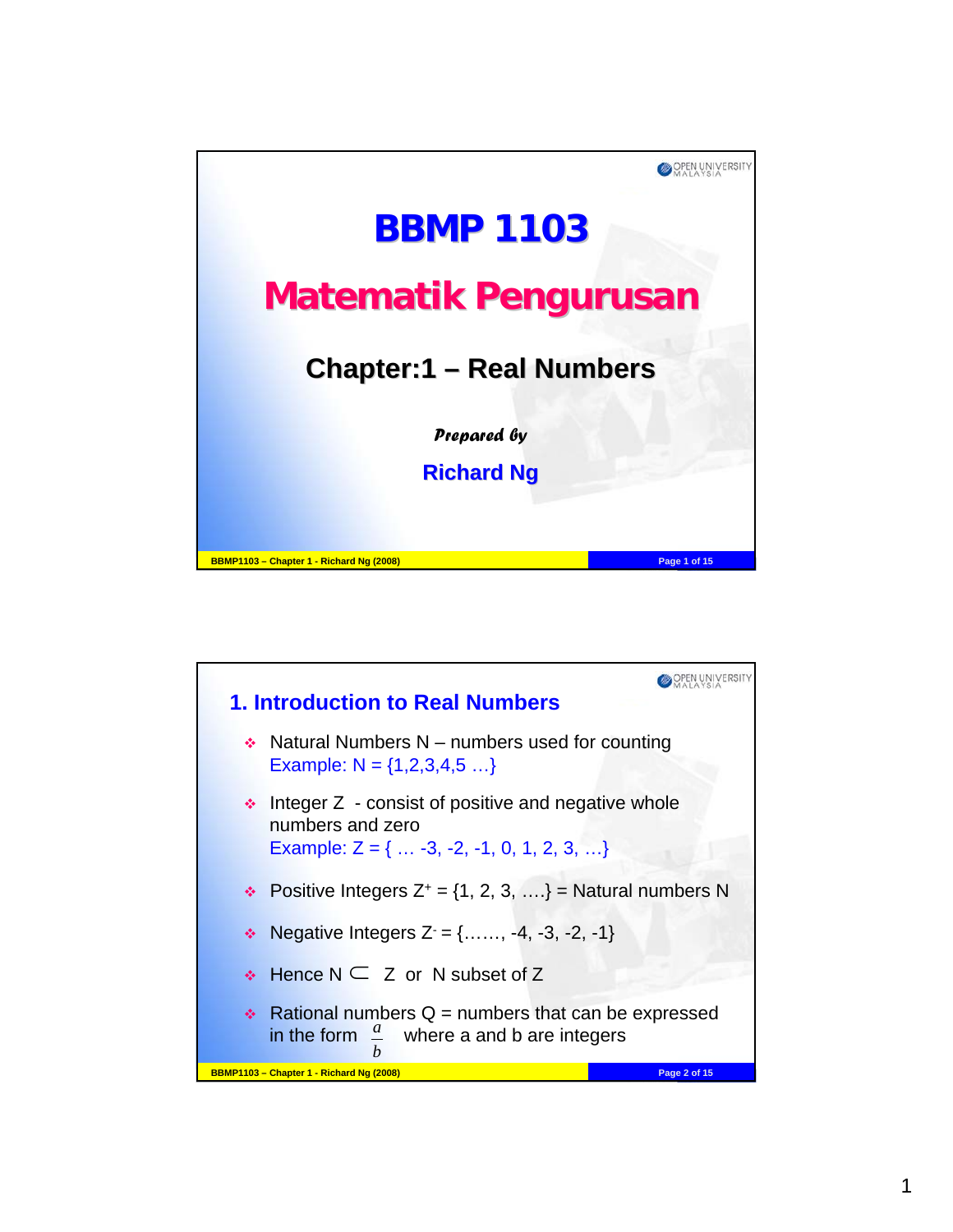

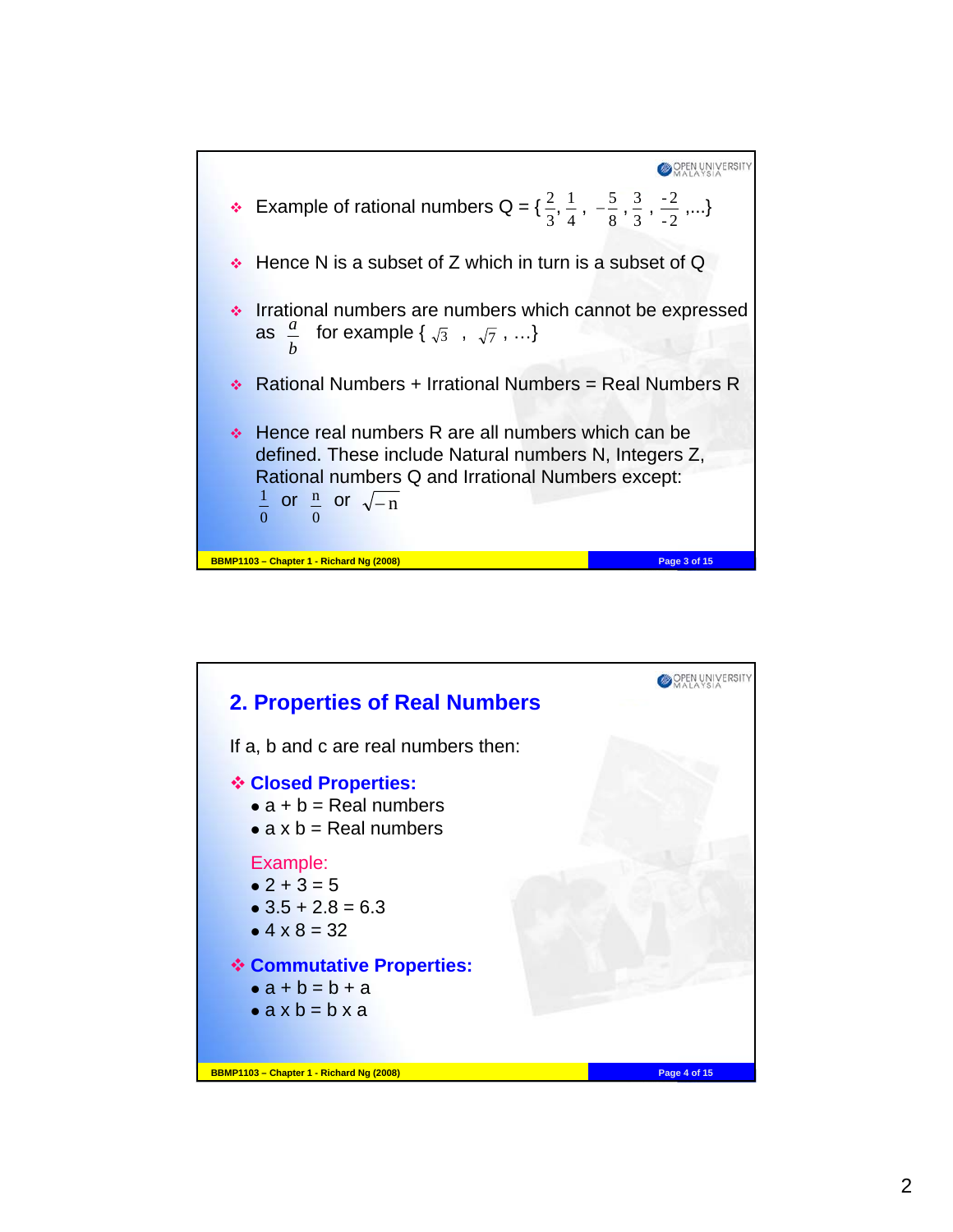

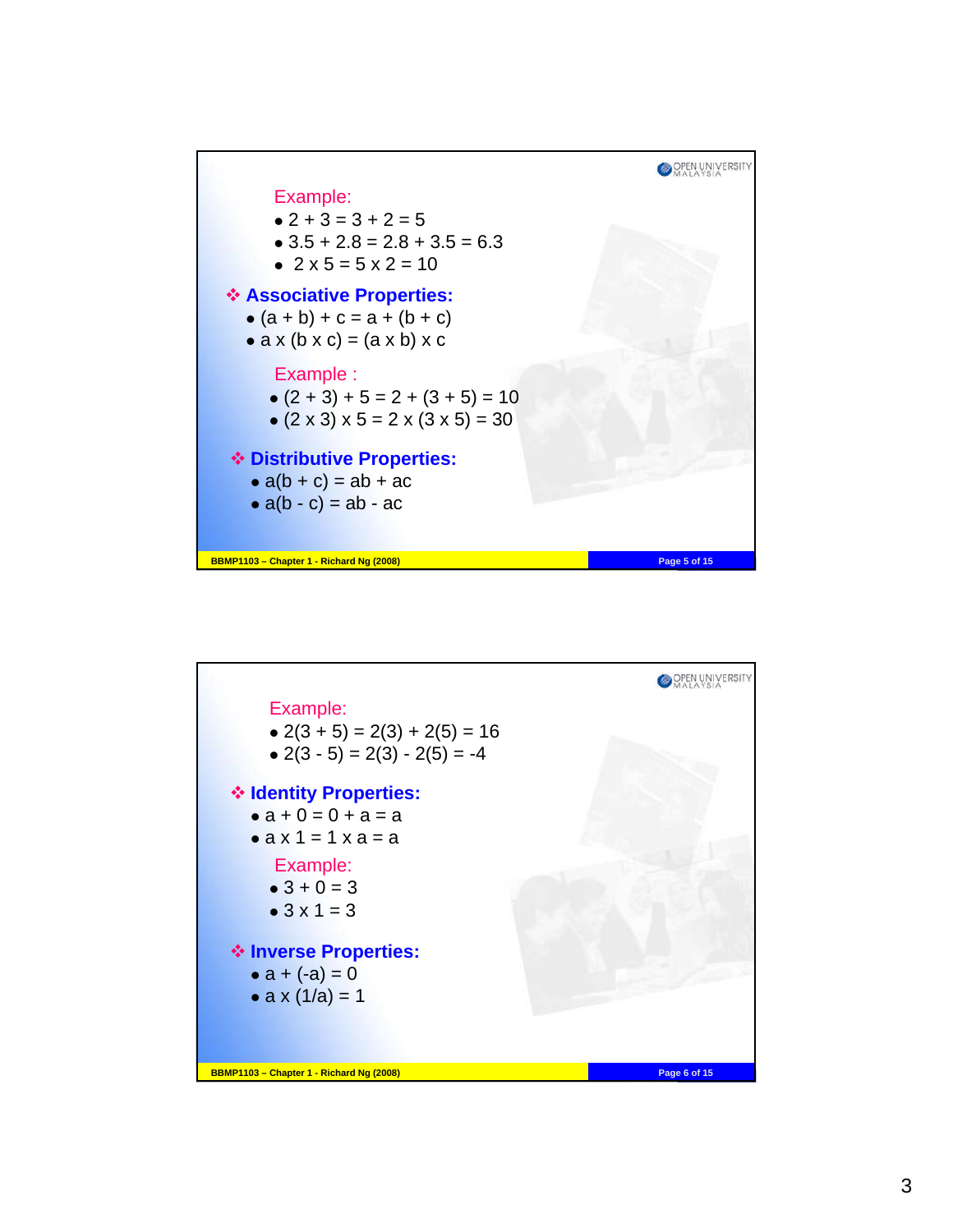

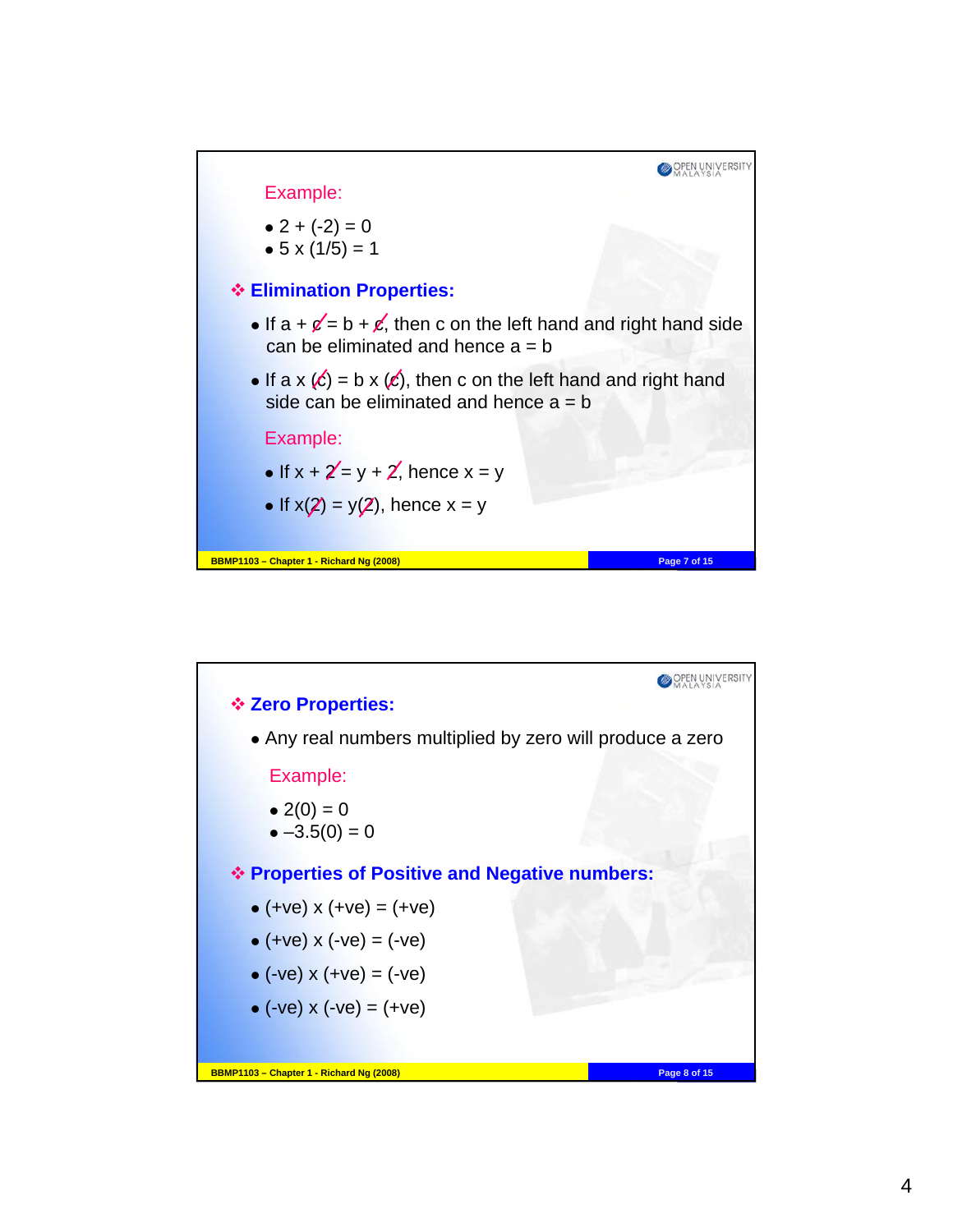

| <b>Example:</b>                          |                                                                                           |
|------------------------------------------|-------------------------------------------------------------------------------------------|
| <b>1.</b> $a^m \times a^n = a^{m+n}$     | $2^{3} \times 2^{5} = 2^{3+5} = 2^{8}$                                                    |
|                                          | <b>2.</b> $a^m \div a^n = a^{m-n} \longrightarrow 3^7 \div 3^2 = 3^{7-2} = 3^5$           |
|                                          | <b>3.</b> $a^m \times b^m = (ab)^m \longrightarrow 2^5 \times 3^5 = (2 \times 3)^5 = 6^5$ |
| 4. $(a^m)^n = a^{mn}$                    | $(3^5)^2 = 3^{5 \times 2} = 3^{10}$                                                       |
| 5. $a^{\frac{m}{n}} = (\sqrt[n]{a})^m$   | $64^{\frac{2}{3}} = (\sqrt[3]{64})^2 = (4)^2 = 16$                                        |
| BBMP1103 - Chapter 1 - Richard Ng (2008) | Page 10 of 15                                                                             |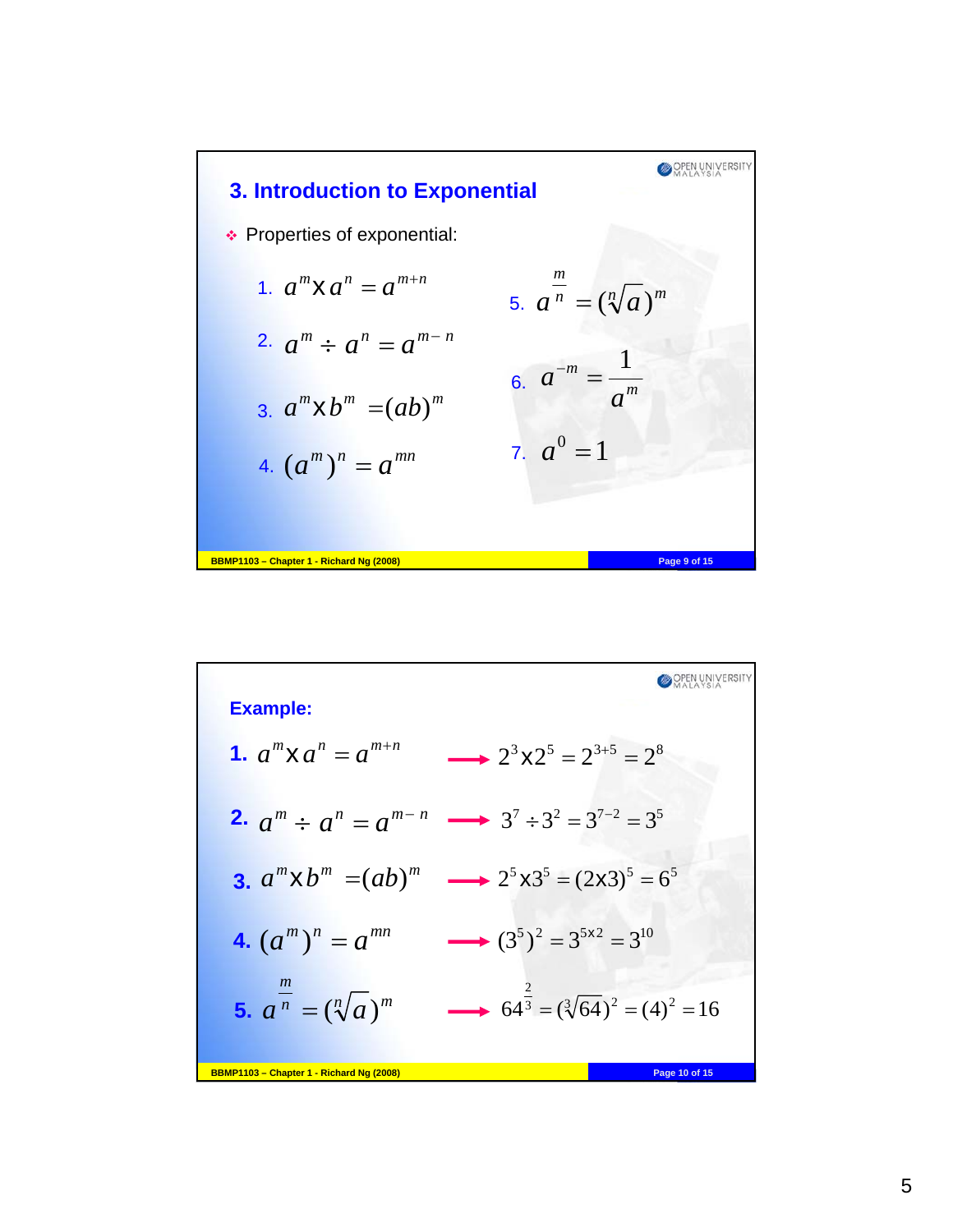

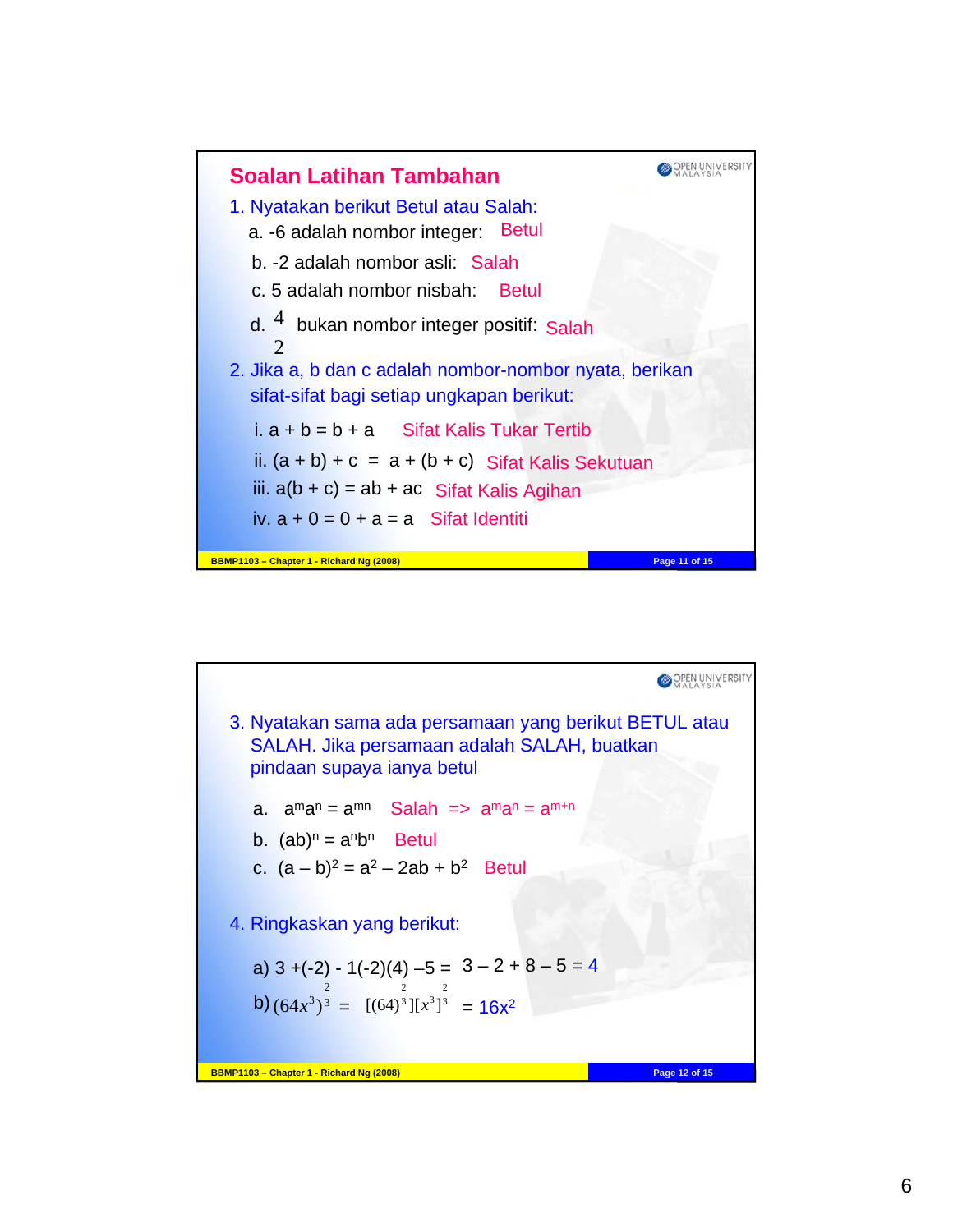$$
c. \frac{2 - \frac{3}{5}}{3 + \frac{2}{5}} = \frac{10 - 3}{\frac{5}{15 + 2}} = \frac{\frac{7}{5}}{\frac{17}{5}} = \frac{7}{\frac{7}{5}} \times \frac{8}{17} = \frac{7}{17}
$$
  
5. a) Tukarkan eksponen berikut ke bentuk radikal :  

$$
i. x^{\frac{2}{5}} \left[ y^{\frac{1}{2}} + 2x^{\frac{6}{5}} \right] = \left[ x^{\frac{2}{5}} \right] \left[ y^{\frac{1}{2}} \right] + \left[ x^{\frac{2}{5}} \right] \left[ 2x^{\frac{6}{5}} \right]
$$

$$
= \left[ \sqrt[5]{x^2} \right] \left[ \sqrt[5]{y} \right] + \left[ (2)(\sqrt[5]{x^8} \right]
$$
  
BBMP1103 - Chapter 1 - Richard Ng (2008)

ii. 
$$
(ab^2c^3)^{\frac{3}{4}}
$$
 =  $(a^{\frac{3}{4}})(b^2)^{\frac{3}{4}}(c^3)^{\frac{3}{4}}$   
\n=  $(a^{\frac{3}{4}})(b^{\frac{3}{2}})(c^{\frac{3}{4}})$   
\n=  $(\sqrt[4]{a^3})(\sqrt[2]{b^3})(\sqrt[4]{c^9})$   
\n5. b) Tukarkan radikal berikut ke bentuk eksponen :  
\ni.  $(\sqrt[5]{x^2y})^{\frac{2}{5}} = ((x^{\frac{2}{5}})(y^{\frac{1}{5}})^{\frac{2}{5}} = ((x^{\frac{2}{5}})^{\frac{2}{5}})^{\frac{2}{5}} = (x^{\frac{2}{5}})^{\frac{2}{5}}y^{\frac{1}{5}}^{\frac{2}{5}} = (x^{\frac{4}{25}})(y^{\frac{2}{25}})$   
\nii.  $\sqrt[3]{ab^5} = (a^{\frac{1}{3}})(b^{\frac{5}{3}})$   
\nBBMP1103 - Chapter 1 - Richard Ng (2008)